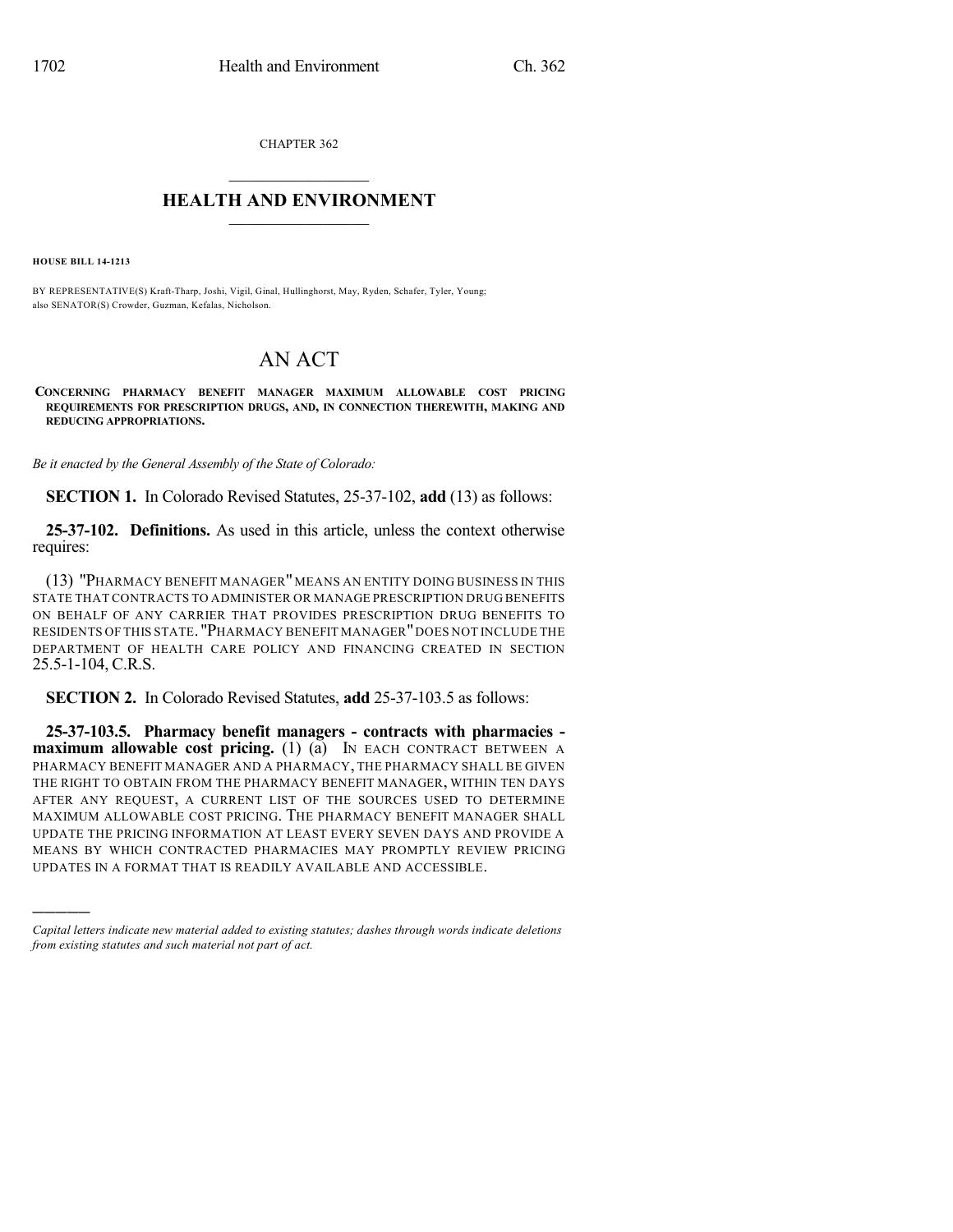(b) A PHARMACY BENEFIT MANAGER SHALL MAINTAIN A PROCEDURE TO ELIMINATE PRODUCTS FROM THE LIST OF DRUGS SUBJECT TO MAXIMUM ALLOWABLE COST PRICING IN A TIMELY MANNER IN ORDER TO REMAIN CONSISTENT WITH PRICING CHANGES IN THE MARKETPLACE.

(2) IN ORDER TO PLACE A PRESCRIPTION DRUG ON A MAXIMUM ALLOWABLE COST LIST, A PHARMACY BENEFIT MANAGER SHALL ENSURE THAT:

(a) THE DRUG IS LISTED AS "A" OR "B" RATED IN THE MOST RECENT VERSION OF THE UNITED STATES FOOD AND DRUG ADMINISTRATION'S APPROVED DRUG PRODUCTS WITH THERAPEUTIC EQUIVALENCE EVALUATIONS, ALSO KNOWN AS THE ORANGE BOOK, OR HAS AN "NR" OR "NA" RATING OR SIMILAR RATING BY A NATIONALLY RECOGNIZED REFERENCE; AND

(b) THE DRUG IS GENERALLY AVAILABLE FOR PURCHASE BY PHARMACIES IN THIS STATE FROM A NATIONAL OR REGIONAL WHOLESALER AND IS NOT OBSOLETE.

(3) EACH CONTRACT BETWEEN A PHARMACY BENEFIT MANAGER AND A PHARMACY MUST INCLUDE A PROCESS TO APPEAL, INVESTIGATE, AND RESOLVE DISPUTES REGARDING MAXIMUM ALLOWABLE COST PRICING THAT INCLUDES:

(a) ATWENTY-ONE-DAY LIMIT ON THE RIGHT TO APPEAL FOLLOWING THE INITIAL CLAIM;

(b) AREQUIREMENT THAT THE APPEAL BE INVESTIGATED AND RESOLVED WITHIN TWENTY-ONE DAYS AFTER THE APPEAL;

(c) A TELEPHONE NUMBER AT WHICH THE PHARMACY MAY CONTACT THE PHARMACY BENEFIT MANAGER TO SPEAK TO A PERSON RESPONSIBLE FOR PROCESSING APPEALS;

(d) A REQUIREMENT THAT A PHARMACY BENEFIT MANAGER PROVIDE A REASON FOR ANY APPEAL DENIAL AND THE IDENTIFICATION OF THE NATIONAL DRUG CODE OF A DRUG THAT MAY BE PURCHASED BY THE PHARMACY AT A PRICE AT OR BELOW THE BENCHMARK PRICE AS DETERMINED BY THE PHARMACY BENEFIT MANAGER; AND

(e) A REQUIREMENT THAT A PHARMACY BENEFIT MANAGER MAKE AN ADJUSTMENT TO A DATE NO LATER THAN ONE DAY AFTER THE DATE OF DETERMINATION. THIS REQUIREMENT DOES NOT PROHIBIT A PHARMACY BENEFIT MANAGER FROM RETROACTIVELY ADJUSTING A CLAIM FOR THE APPEALING PHARMACY OR FOR ANOTHER SIMILARLY SITUATED PHARMACY.

**SECTION 3. Appropriation - adjustments to 2014 long bill.** (1) For the implementation of this act, the general fund appropriation made in the annual general appropriation act to the controlledmaintenance trustfund created in section 24-75-302.5 (2) (a), Colorado Revised Statutes, for the fiscal year beginning July 1, 2014, is decreased by \$44,519.

(2) In addition to any other appropriation, there is hereby appropriated, to the department of health care policy and financing, for the fiscal year beginning July 1,